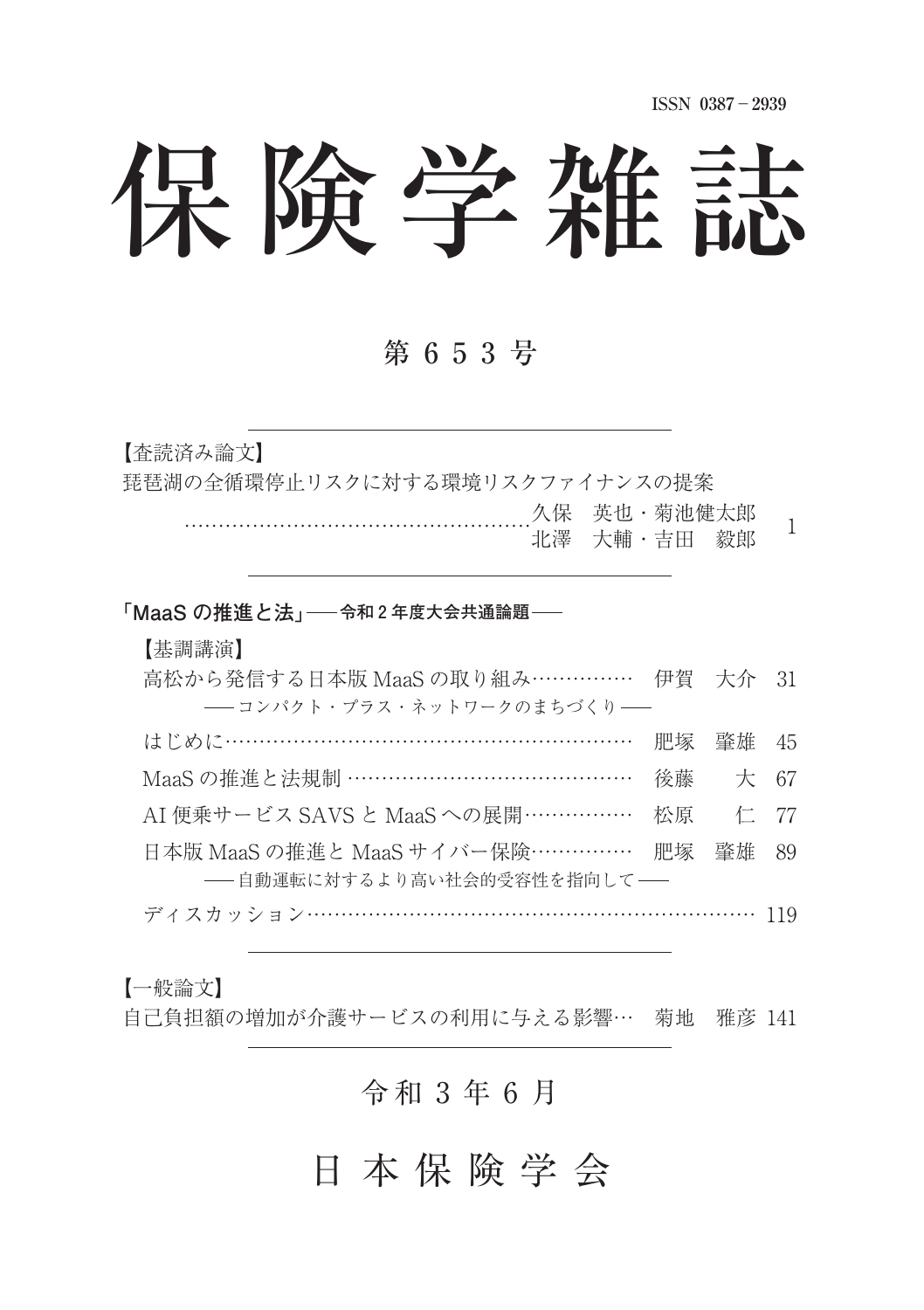|                                                                        | 保 | 険 学 雑 |  | 誌                                                                                          |                                                                     |  |
|------------------------------------------------------------------------|---|-------|--|--------------------------------------------------------------------------------------------|---------------------------------------------------------------------|--|
|                                                                        | 第 | 653 号 |  |                                                                                            |                                                                     |  |
| 令和3年6月30日                                                              |   | - 発行  |  | 《非壳品》                                                                                      |                                                                     |  |
|                                                                        |   | 編集委員  |  | 石<br>Ħ<br>小<br>坂<br>小<br>林<br>遠<br>- ப<br>安<br>井<br>Ш<br>下<br>Ш<br>本<br>吉<br>Ħ             | 成<br>一則<br>雅<br>人<br>毅<br>聡<br>晃<br>敏<br>孝<br>典<br>哲<br>牛<br>哲<br>郎 |  |
| 集兼<br>編<br>発 行 者                                                       | Ħ |       |  | 本保険学                                                                                       | 会                                                                   |  |
| 東京都千代田区丸の内3-4-1 新国際ビル3階<br>$\overline{3}100-0005$<br>公益財団法人生命保険文化センター内 |   |       |  |                                                                                            |                                                                     |  |
| 発行所                                                                    | Ħ |       |  | 本 保 険 学 会                                                                                  |                                                                     |  |
| $\overline{3}100-0005$                                                 |   | 雷     |  | 東京都千代田区丸の内3-4-1 新国際ビル3階<br>公益財団法人生命保険文化センター内<br>話 $(03)5218 - 5225$<br>振替口座 00160-8-607601 |                                                                     |  |

印刷所 株式会社 松 涛 企 画 〠102-0074 千代田区九段南 3 - 2 - 2